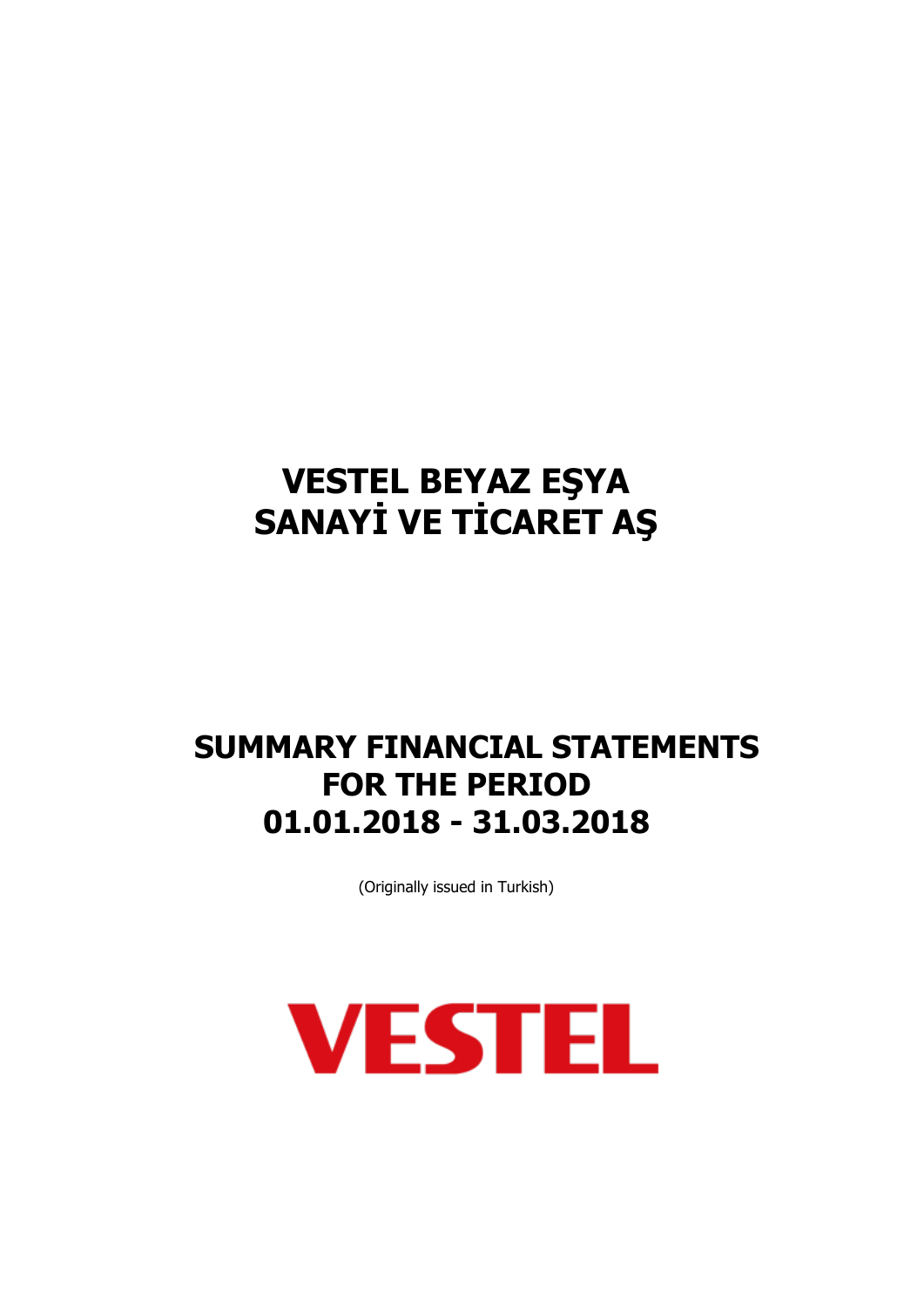SUMMARY FINANCIAL STATEMENTS FOR THE PERIOD 01.01.2018 – 31.03.2018

#### **VESTEL BEYAZ EŞYA SANAYİ VE TİCARET AŞ CONDENSED INTERIM STATEMENTS OF BALANCE SHEETS AS OF 31 MARCH 2018 AND 31 DECEMBER 2017**

|                                                   |                |            | Audited    |
|---------------------------------------------------|----------------|------------|------------|
| <b>ASSETS</b>                                     | <b>Note</b>    | 31.03.2018 | 31.12.2017 |
| <b>Current Assets</b>                             |                | 2.532.109  | 2.289.940  |
| Cash and cash equivalents                         | $\overline{4}$ | 138.291    | 73.679     |
| Trade receivables                                 |                | 1.105.888  | 1.045.883  |
| Related parties                                   | 6              | 1.099.393  | 1.038.802  |
| Other parties                                     | 7              | 6.495      | 7.081      |
| Other receivables                                 |                | 637.169    | 645.195    |
| Related parties                                   | 6              | 496.540    | 511.898    |
| Other parties                                     | 8              | 140.629    | 133.297    |
| Derivative financial instruments                  |                | 2.096      | 4.009      |
| Derivative financial instruments held for trading | 25             | 2.096      | 1.759      |
| Cash flow hedges                                  | 25             |            | 2.250      |
| <b>Inventories</b>                                | 9              | 623.507    | 500.180    |
| Prepaid expenses                                  |                | 20.312     | 13.803     |
| Other parties                                     | 10             | 20.312     | 13.803     |
| Current income tax assets                         |                | 1.432      | 1.250      |
| Other current assets                              |                | 3.414      | 5.941      |
| Other parties                                     | 16             | 3.414      | 5.941      |
| <b>Non - Current Assets</b>                       |                | 846.832    | 740.049    |
| Property, plant and equipment                     |                | 666.992    | 553.202    |
| Land and premises                                 | 11             | 39.063     | 39.063     |
| Land improvements                                 | 11             | 829        | 844        |
| <b>Buildings</b>                                  | 11             | 84.870     | 40.838     |
| Machinery and equipment                           | 11             | 409.269    | 367.398    |
| Vehicles                                          | 11             | 227        | 249        |
| Fixtures and fittings                             | 11             | 18.278     | 17.689     |
| Leasehold improvements                            | 11             | 4.067      | 4.070      |
| Construction in progress                          | 11             | 110.389    | 83.051     |
| Intangible assets                                 |                | 123.929    | 118.214    |
| Other rights                                      | 12             | 18         | 19         |
| Capitalized development costs                     | 12             | 115.512    | 109.806    |
| Other intangible assets                           | 12             | 8.399      | 8.389      |
| Prepaid expenses                                  |                | 45.313     | 62.952     |
| Other parties                                     | 10             | 45.313     | 62.952     |
| Deferred tax asset                                | 23             | 10.598     | 5.681      |
| <b>TOTAL ASSETS</b>                               |                | 3.378.941  | 3.029.989  |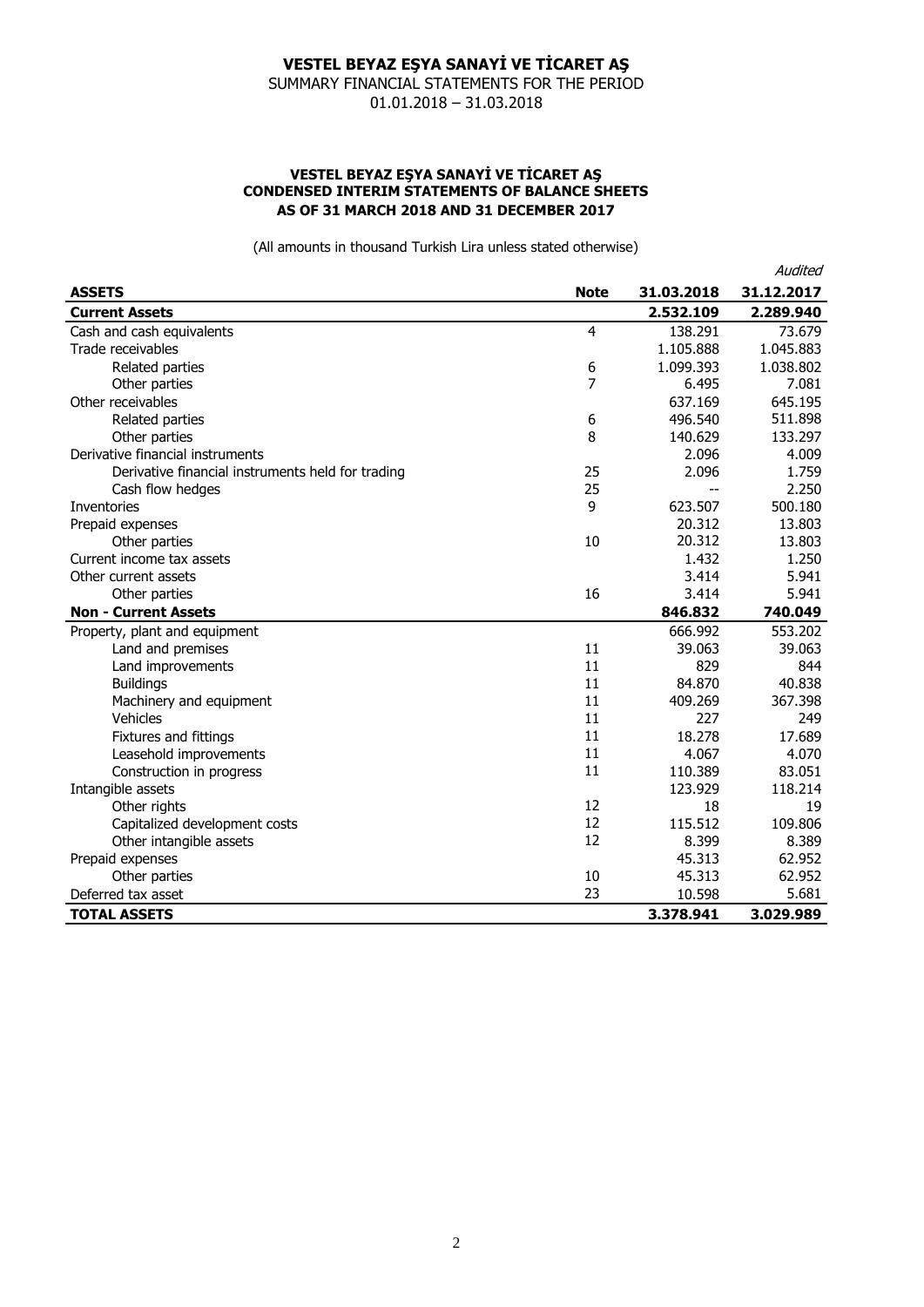SUMMARY FINANCIAL STATEMENTS FOR THE PERIOD 01.01.2018 – 31.03.2018

#### **VESTEL BEYAZ EŞYA SANAYİ VE TİCARET AŞ CONDENSED INTERIM STATEMENTS OF BALANCE SHEETS AS OF 31 MARCH 2018 AND 31 DECEMBER 2017**

|                                                                             |             |            | Audited    |
|-----------------------------------------------------------------------------|-------------|------------|------------|
| LIABILITIES AND SHAREHOLDERS' EQUITY                                        | <b>Note</b> | 31.03.2018 | 31.12.2017 |
| <b>Current Liabilities</b>                                                  |             | 2.173.251  | 1.706.307  |
| Short-term financial liabilities                                            |             | 357.085    | 281.926    |
| <b>Bank loans</b>                                                           | 5           | 356.609    | 281.476    |
| Leasing debts                                                               | 5           | 476        | 450        |
| Short-term portion of long-term financial liabilities                       |             | 223.522    | 70.051     |
| Bank loans                                                                  | 5           | 223.522    | 70.051     |
| Trade payables                                                              |             | 1.460.000  | 1.242.281  |
| Related parties                                                             | 6           | 51.049     | 40.744     |
| Other parties                                                               | 7           | 1.408.951  | 1.201.537  |
| Liabilities for employee benefits                                           | 15          | 30.818     | 26.671     |
| Other liabilities                                                           |             | 69.533     | 64.507     |
| Related parties                                                             | 6           | 69.533     | 64.507     |
| Derivative financial instruments                                            |             | 15.798     | 9.977      |
| Derivative financial instruments held for trading                           | 25          | 431        | 5.993      |
| Derivative financial instruments held for hedging                           | 25          | 15.367     | 3.984      |
| Current income tax liabilities                                              | 23          | 906        |            |
| Short-term provisions                                                       | 13          | 2.197      | 2.197      |
| Other current liabilities                                                   |             | 13.392     | 8.697      |
| Other parties                                                               | 16          | 13.392     | 8.697      |
| <b>Non-Current Liabilities</b>                                              |             | 120.065    | 311.545    |
| Long-term financial liabilities                                             |             | 11.296     | 179.514    |
| <b>Bank loans</b>                                                           | 5           | 10.845     | 178.968    |
| Leasing debts                                                               | 5           | 451        | 546        |
| Trade payables                                                              |             | 6.480      | 1.959      |
| Other parties                                                               | 7           | 6.480      | 1.959      |
| Other payables                                                              |             | 69.755     | 98.323     |
| Related parties                                                             | 6           | 69.755     | 98.323     |
| Long-term provisions                                                        |             | 32.534     | 31.749     |
| Provisions for employee benefits                                            | 15          | 32.534     | 31.749     |
| <b>Shareholders' Equity</b>                                                 |             | 1.085.625  | 1.012.137  |
| Paid-in capital                                                             | 17          | 190.000    | 190.000    |
| Adjustments to share capital                                                | 17          | 9.734      | 9.734      |
| Share premium (Discount)                                                    | 17          | 109.031    | 109.031    |
| Other comprehensive income/expense not to be reclassified to profit or loss |             | (6.478)    | (6.203)    |
| Revaluation gain/loss                                                       |             | (6.478)    | (6.203)    |
| Other comprehensive income/expense to be reclassified to profit or loss     |             | (11.986)   | (1.352)    |
| Cash flow hedges                                                            |             | (11.986)   | (1.352)    |
| Restricted reserves                                                         | 17          | 95.156     | 111.627    |
| Retained earnings                                                           | 17          | 615.771    | 304.066    |
| Net income for the period                                                   |             | 84.397     | 295.234    |
| <b>TOTAL LIABILITIES AND EQUITY</b>                                         |             | 3.378.941  | 3.029.989  |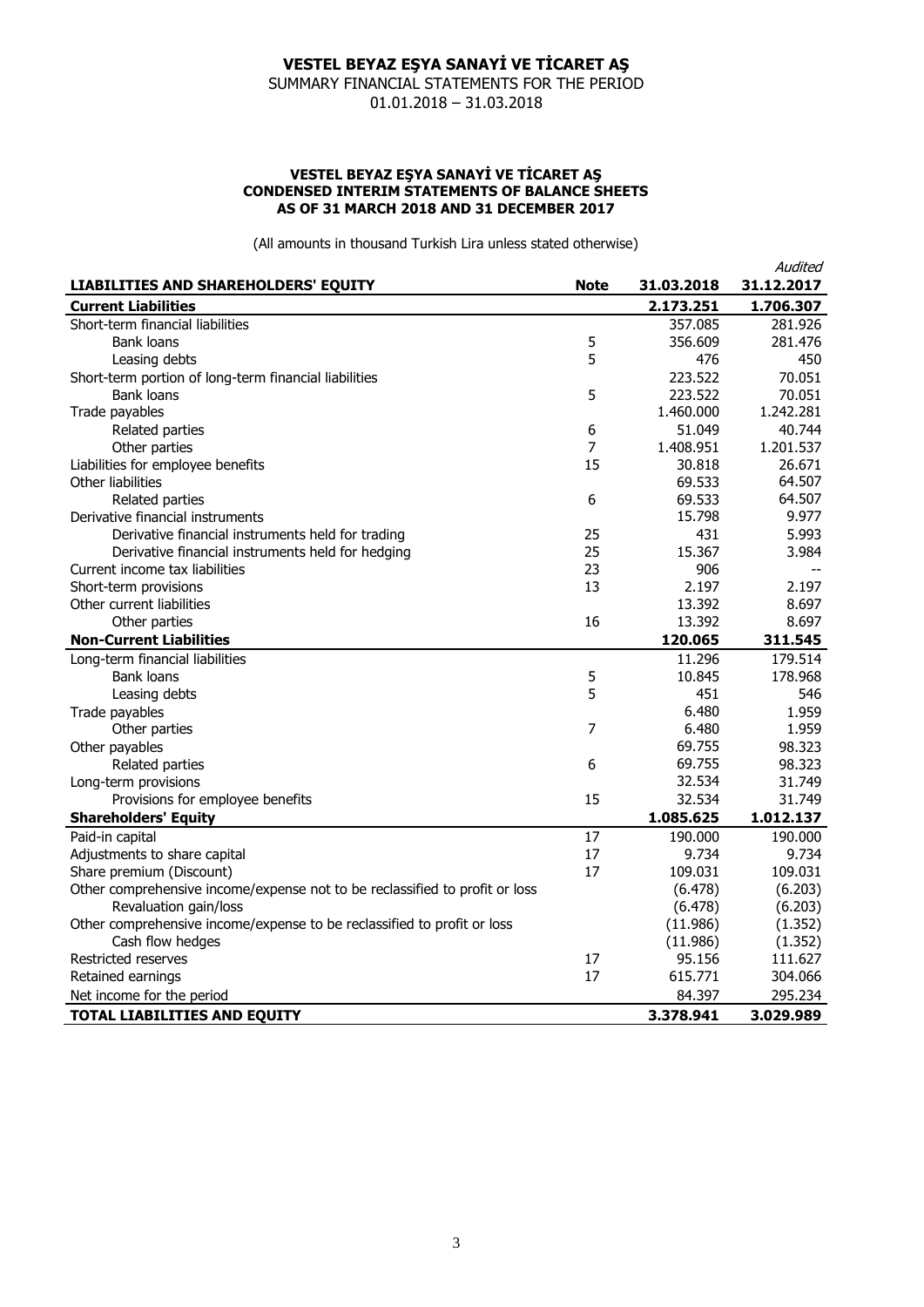SUMMARY FINANCIAL STATEMENTS FOR THE PERIOD 01.01.2018 – 31.03.2018

#### **VESTEL BEYAZ EŞYA SANAYİ VE TİCARET AŞ CONDENSED INTERIM STATEMENTS OF INCOME FOR THE PERIOD ENDED 31 MARCH 2018 AND 31 MARCH 2017**

|                                         |             | $01.01 -$  | $01.01 -$  |
|-----------------------------------------|-------------|------------|------------|
|                                         | <b>Note</b> | 31.03.2018 | 31.03.2017 |
| Revenue                                 | 18          | 1.040.822  | 689.010    |
| Cost of sales                           | 18          | (901.465)  | (589.025)  |
| <b>Gross Profit</b>                     |             | 139.357    | 99.985     |
| General & Administrative expenses       | 20          | (12.013)   | (10.016)   |
| Marketing expenses                      | 20          | (14.599)   | (10.838)   |
| Research & Development expenses         | 20          | (8.818)    | (6.344)    |
| Other income from operating activities  | 21          | 72.916     | 92.027     |
| Other expense from operating activities | 21          | (69.345)   | (61.061)   |
| <b>Operating Profit/Loss</b>            |             | 107.498    | 103.753    |
| Financial income                        | 22          | 47.179     | 31,800     |
| Financial expense                       | 22          | (71.224)   | (62.780)   |
| <b>Profit Before Tax</b>                |             | 83.453     | 72.773     |
| Tax benefit/(expense)                   |             | 944        | (45)       |
| Current tax benefit/(expense)           | 23          | (906)      | (1.012)    |
| Deferred tax benefit/(expense)          | 23          | 1.850      | 967        |
| <b>Net Income for the Period</b>        |             | 84.397     | 72.728     |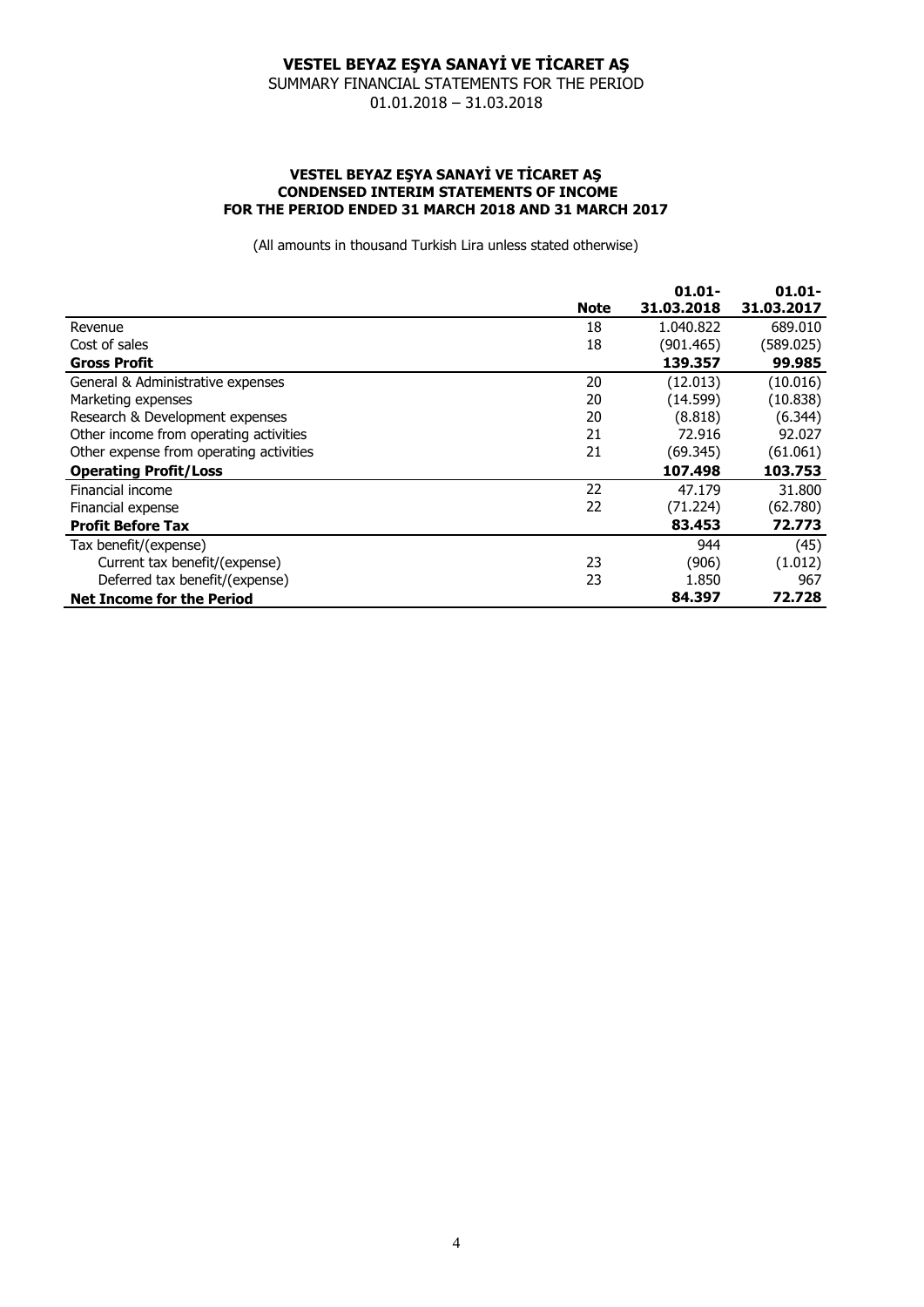SUMMARY FINANCIAL STATEMENTS FOR THE PERIOD 01.01.2018 – 31.03.2018

#### **VESTEL BEYAZ EŞYA SANAYİ VE TİCARET AŞ CONDENSED INTERIM STATEMENTS OF CASHFLOWS FOR THE PERIOD ENDED 31 MARCH 2018 AND 31 MARCH 2017**

|                                                            |             | $01.01 -$  | $01.01 -$  |
|------------------------------------------------------------|-------------|------------|------------|
|                                                            | <b>Note</b> | 31.03.2018 | 31.03.2017 |
| <b>Net Cash Provided by Operating Activities:</b>          |             | 196.672    | (56.534)   |
| Net income for the period                                  |             | 84.397     | 72.728     |
| Adjustments to reconcile net income                        |             | 59.771     | 36.353     |
| Depreciation and amortization                              | 11          | 35.670     | 25.519     |
| Impairment on inventories                                  | 9           | (255)      | 795        |
| Provisions                                                 |             | 2.085      | 1.423      |
| Provisions for employment termination benefits             | 15          | 2.085      | 1.423      |
| Interest income                                            | 22          | (24.016)   | (8.643)    |
| Interest expense                                           | 22          | 11.249     | 7.916      |
| Unrealized foreign exchange differences                    |             | 43.403     | 13.087     |
| Fair value (gain)/loss on derivative financial instruments |             | (5.898)    | (3.707)    |
| Tax (benefit)/expense                                      |             | (944)      | 45         |
| (Gain)/loss from sales of tangible assets                  |             | (79)       | (82)       |
| Other                                                      |             | (1.444)    |            |
| <b>Changes in working capital</b>                          |             | 54.330     | (160.900)  |
| (Increase)/decrease in trade receivables                   |             | (60.005)   | 24.713     |
| Related parties                                            | 6           | (60.591)   | 30.448     |
| Other parties                                              | 7           | 586        | (5.735)    |
| (Increase)/decrease in other receivables                   |             | (7.332)    | (34.053)   |
| Other parties                                              | 8           | (7.332)    | (34.053)   |
| (Increase)/decrease in inventories                         | 9           | (123.072)  | (186.559)  |
| (Increase)/decrease in pre-paid expenses                   | 10          | 11.130     | (26.948)   |
| Increase/(decrease) in trade payables                      |             | 222.240    | 62.128     |
| Related parties                                            | 6           | 10.305     | 6.834      |
| Other parties                                              | 7           | 211.935    | 55.294     |
| Increase/(decrease) in employee termination benefits       | 15          | 4.147      | 7.296      |
| Other                                                      |             | 7.222      | (7.477)    |
| (Increase)/decrease in other assets                        | 16          | 2.527      | 20         |
| Increase/(decrease) in other liabilities                   | 16          | 4.695      | (7.497)    |
| <b>Cash Flows From (Used in) Operations</b>                |             | 198,498    | (51.819)   |
| Employee termination benefits paid                         | 15          | (1.643)    | (1.434)    |
| Current income tax paid                                    | 23          | (183)      | (3.281)    |
| <b>Net Cash From Investing Activities:</b>                 |             | (139.738)  | 72.382     |
| Cash provided from sales of tangible assets                |             | 101        | 88         |
| Acquisition of tangible assets                             | 11          | (144.530)  | (34.597)   |
| Acquisition of intangible assets                           | 12          | (10.667)   | (8.507)    |
| Cash advances and loans made to related parties            | 6           | 15.358     | 115.398    |
| <b>Net Cash From Financing Activities:</b>                 |             | 6.234      | (20.074)   |
| Proceeds from bank borrowings                              |             | 156.251    | 46.133     |
| Loans                                                      |             | 156.320    | 44.856     |
| Other financial borrowings                                 |             | (69)       | 1.277      |